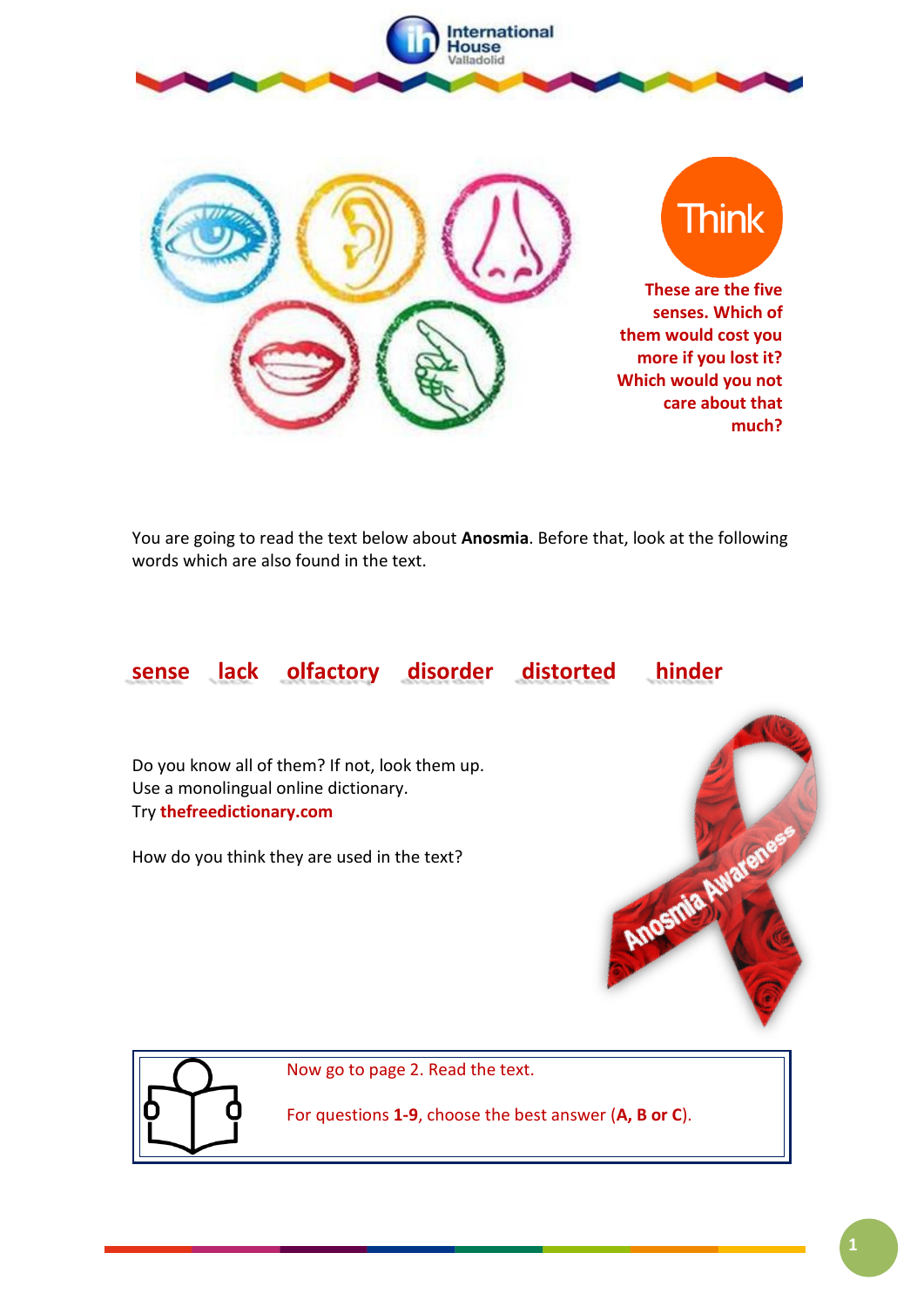

Smell is one of the most direct and basic of the senses that most of us take for granted. Yet there are 200 medical conditions **associated with** olfactory changes and loss. Anosmia is an olfactory problem, either temporary or permanent, when people lack a sense of smell. It can result from a variety of conditions and is classified as a disability.

Researchers say that 2% of people lack the olfactory sense and that approximately 2 to 5 million adults suffer taste and smell related disorders in America alone. Anosmia which is a complete loss of the sense of smell, is the most serious, but not the only olfactory disorder. Dysosmia is anosmia for a specific odour, also known as 'specific anosmia' where certain smells cannot be detected. Parosmia is when a person has a distorted sense of smell, confusing smells with others. Phantosmia is when someone smells an odour which is not there, such as a 'phantom smell'. Presbyosmia is the decrease in the sense of smell that occurs with aging. A normal functioning olfactory sense is known as normosmia.

The causes of anosmia are varied and can be caused by nasal polyps, often associated with allergies. Other causes include: severe head injuries, including blows or concussion and damage to the olfactory nerve, which contains smell receptors. Sometimes it is genetic and is present from birth and is then known as congenital anosmia.

Anosmia can lead to a variety of **detrimental** effects. One serious result may be a loss of interest in food. There are only 6 distinctive tastes, including salty, sour, sweet, and bitter; much of which we recognise as taste is in fact flavour which is greatly diminished by the loss of the sense of smell. People with anosmia therefore cannot enjoy food as much as someone who can smell. This can easily lead to problems associated with weight loss.

There are also dangers associated with anosmia as it can hinder the detection of dangerous odours, such as gas, petrol or other harmful chemical substances. To safeguard against such threats, special precautions need to be taken including the installation of smoke and CO2 detectors in houses and a change from natural gas appliances to electricity. Also, care must be taken with toxic chemicals such as household cleaners and extra precautions must be considered when dealing with food, as spoiled food cannot be easily detected.

Smells are also associated with emotional states and sentimental memories. The loss of these associations can lead to a loss of libido and the feeling of depression.

Although anosmia is labelled a disability, sufferers do not always get the necessary treatment because it is regarded as a trivial problem compared to the loss of the other senses. In a recent study by the Anosmia Foundation, many sufferers reported harassment of one form or another, from practical jokes to difficulties in the workplace. A majority of sufferers felt isolated and said that the problem had a significant detrimental effect and set limits on what could be enjoyed in their lives.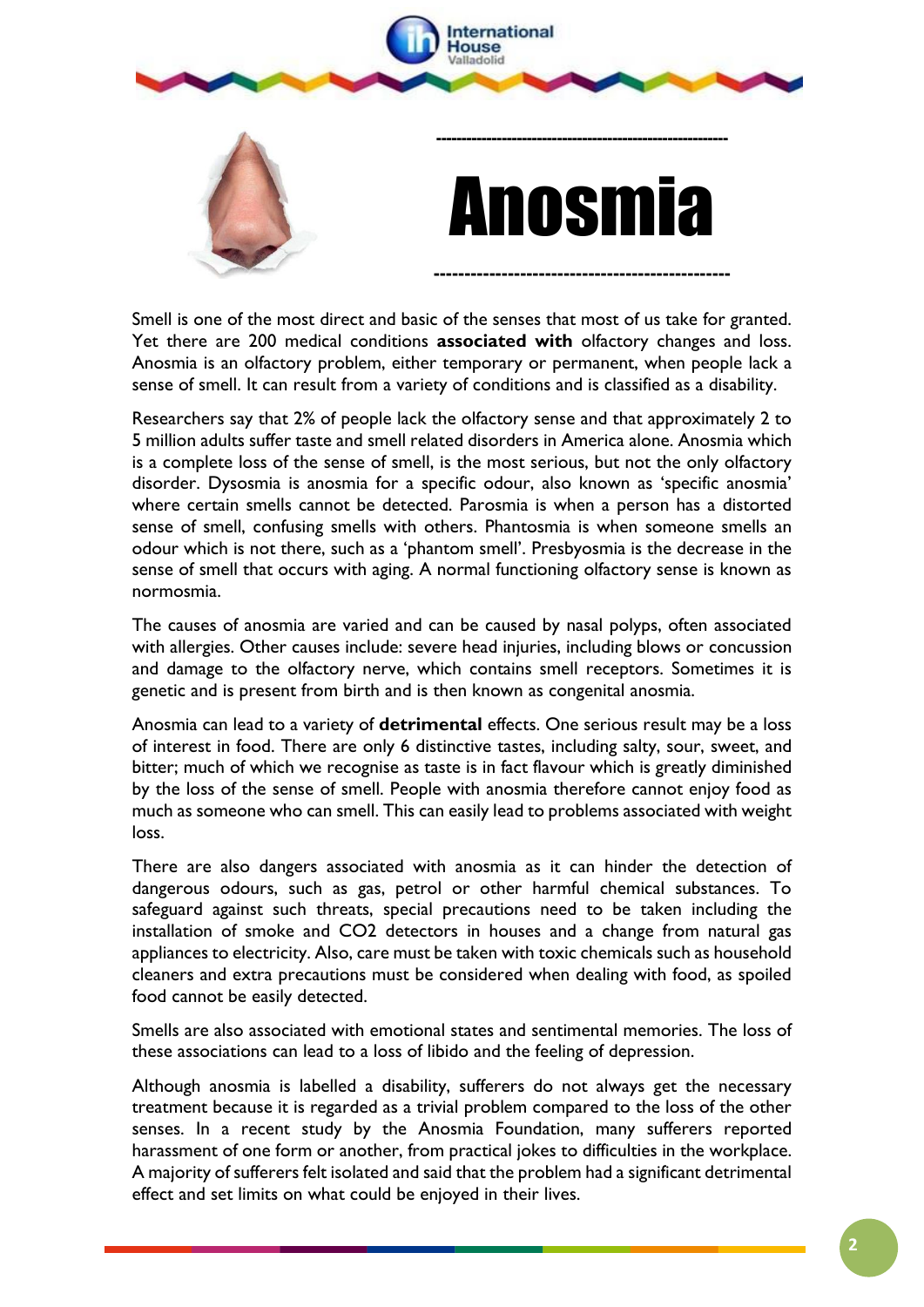

- 1. Which of the following options can best replace the phrase **associated with** in the first paragraph?
	- A. interfered with
	- B. absorbed by
	- C. connected with
- 2. According to the text, anosmia
	- A. is only one of many smell disorders.
	- B. is not considered a disability.
	- C. lasts only for a short time.
- 3. Which of the statements below is **TRUE**?
	- A. Anosmia is the least severe of the olfactory disorders.
	- B. Dysosmia is difficult to detect.
	- C. A person with Phantosmia perceives imaginary smells.
- 4. Which of the following cannot cause anosmia?
	- A. a blow to the head
	- B. an infectious disease
	- C. pregnancy
- 5. The word **detrimental** in paragraph 4 is closest in meaning to
	- A. interrupting
	- B. unfavourable
	- C. beneficial
- 6. People with anosmia
	- A. may be indifferent to eating.
	- B. are likely to put on weight.
	- C. have a great appetite.
- 7. It is advisable for a person with anosmia to
	- A. take up smoking.
	- B. cook using natural gas.
	- C. be wary of foodstuffs.
- 8. Which of the following statements is **FALSE**?
	- A. A specific smell may make us feel depressed.
	- B. Emotional stress can cause anosmia.
	- C. Smells can bring back memories.
- 9. A recent study found that anosmia sufferers
	- A. took their disorder seriously.
	- B. often found themselves bothered in their job.
	- C. preferred to isolate themselves from other people.

## **Are you interested in finding out more about anosmia?** <https://www.youtube.com/watch?v=mFm3yA1nslE>

All images and logos have been searched on Google© using the 'Labeled for non-commercial use' filter search.